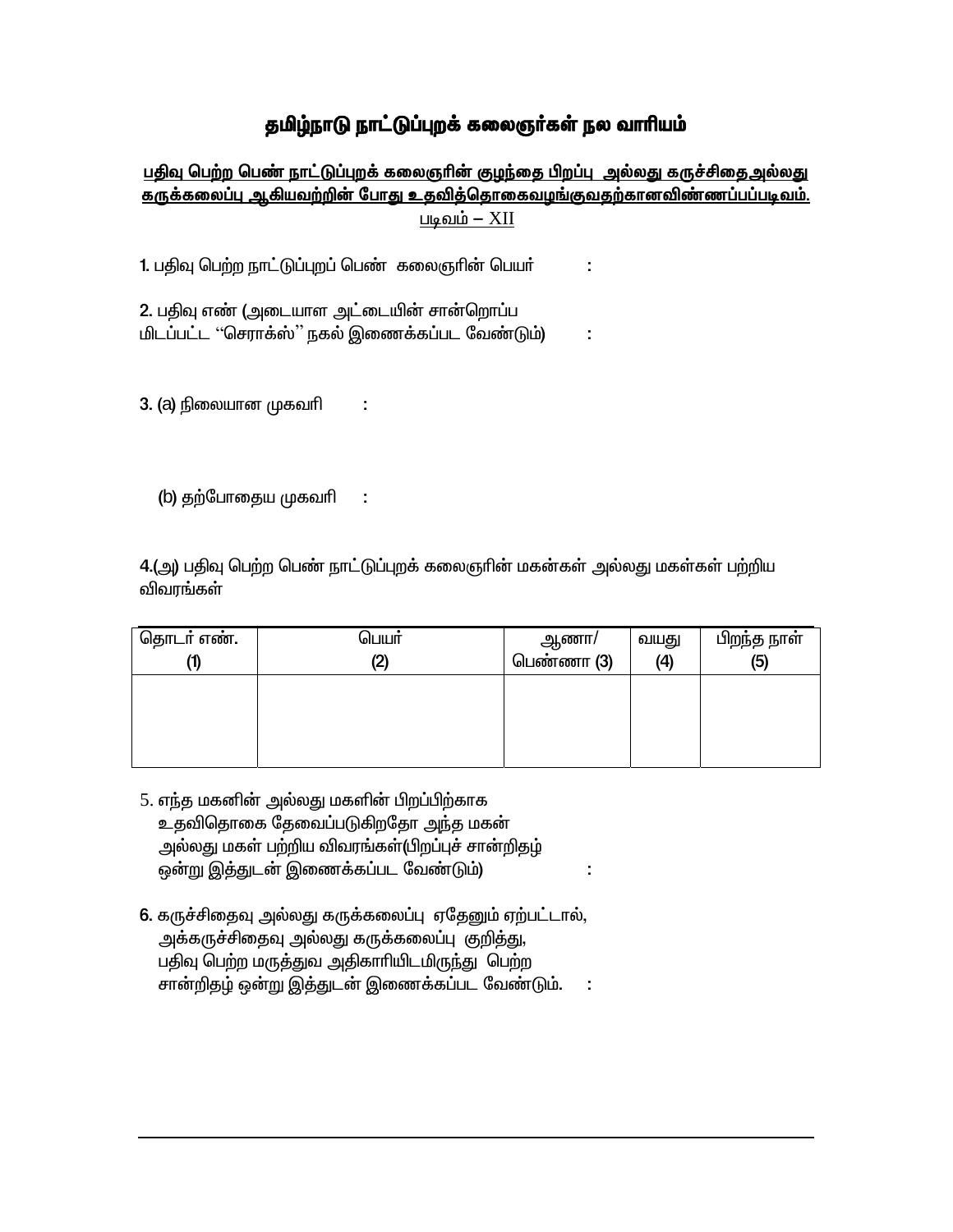7. இத்திட்டத்தின் 22 (2) (a) பகுதியின் கீழ் இதற்கு முன்னா் இந்த உதவித்தொகை பெற்றுள்ளாரா ? ஆம் எனில் விவரங்களை அளிக்கவும்.

பதிவு பெற்றப் பெண் நாட்டுப்புறக் கலைஞரின் கையொப்பம்

 $\ddot{\phantom{a}}$ 

சான்றிதழ் மேற்சொன்ன விவரங்கள் சாியானவை என்று இதனால் நான் சான்றளிக்கிறேன்.

இடம்: உறுப்பினர்கள், நாள் : தமிழ் நாடு நாட்டுப்புறக் கலைஞர்கள் நல வாரியம்.

## <u>தொகை வழங்க அனுமதி</u>

குழந்தைப் பேறுக்காக / கருச்சிதைவுக்காக / கருக்கலைப்பிற்காக பதிவு பெற்ற பெண் நாட்டுப்புறக் கலைஞா்களுக்கு உதவித் தொகையாக மாதமொன்றுக்கு ரூபாய்.1000/- வீதம் ஆறு மாதங்களுக்கு ரூபாய் 6,000/- (ரூபாய் ஆறாயிரம் மட்டும்) / ரூபாய் 3000/- (ரூபாய் மூவாயிரம் மட்டும்) வழங்க இதனால் நான் அனுமதியளிக்கிறேன்.

> செயலாளா், தமிழ்நாடு நாட்டுப்புறக் கலைஞர்கள் நல வாரியம் அல்லது இது தொடர்பாக வாரியத்தால் அதிகாரம் அளிக்கப்பட்ட ஏதேனும் ஓா் அதிகாாி.

இடம்: நாள்: